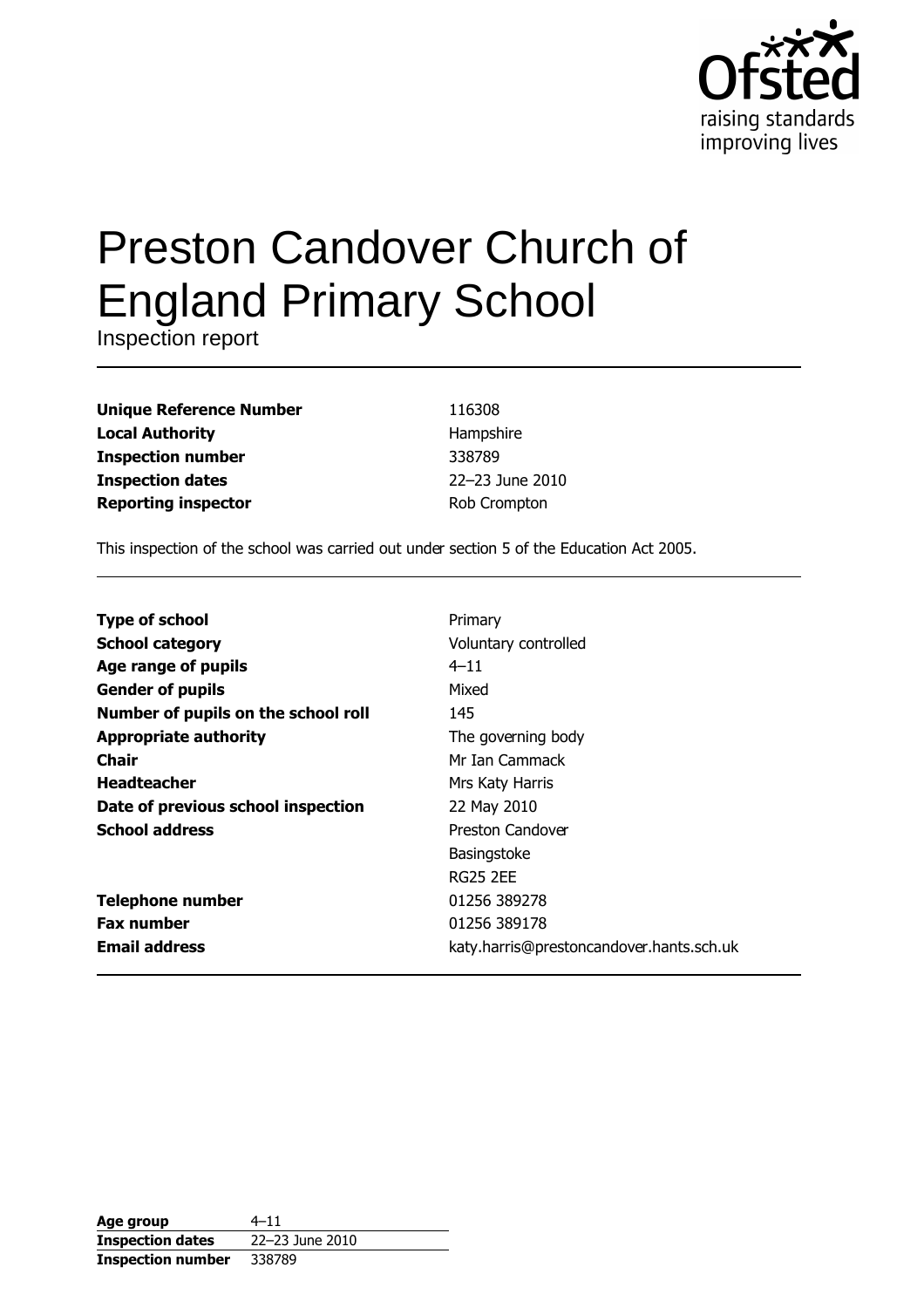The Office for Standards in Education, Children's Services and Skills (Ofsted) regulates and inspects to achieve excellence in the care of children and young people, and in education and skills for learners of all ages. It regulates and inspects childcare and children's social care, and inspects the Children and Family Court Advisory Support Service (Cafcass), schools, colleges, initial teacher training, work-based learning and skills training, adult and community learning, and education and training in prisons and other secure establishments. It rates council children's services, and inspects services for looked after children, safequarding and child protection.

Further copies of this report are obtainable from the school. Under the Education Act 2005, the school must provide a copy of this report free of charge to certain categories of people. A charge not exceeding the full cost of reproduction may be made for any other copies supplied.

If you would like a copy of this document in a different format, such as large print or Braille, please telephone 08456 404045, or email enquiries@ofsted.gov.uk.

You may copy all or parts of this document for non-commercial educational purposes, as long as you give details of the source and date of publication and do not alter the documentation in any way.

Royal Exchange Buildings St Ann's Square Manchester M2 7LA T: 08456 404045 Textphone: 0161 618 8524 E: enquiries@ofsted.gov.uk W: www.ofsted.gov.uk © Crown copyright 2010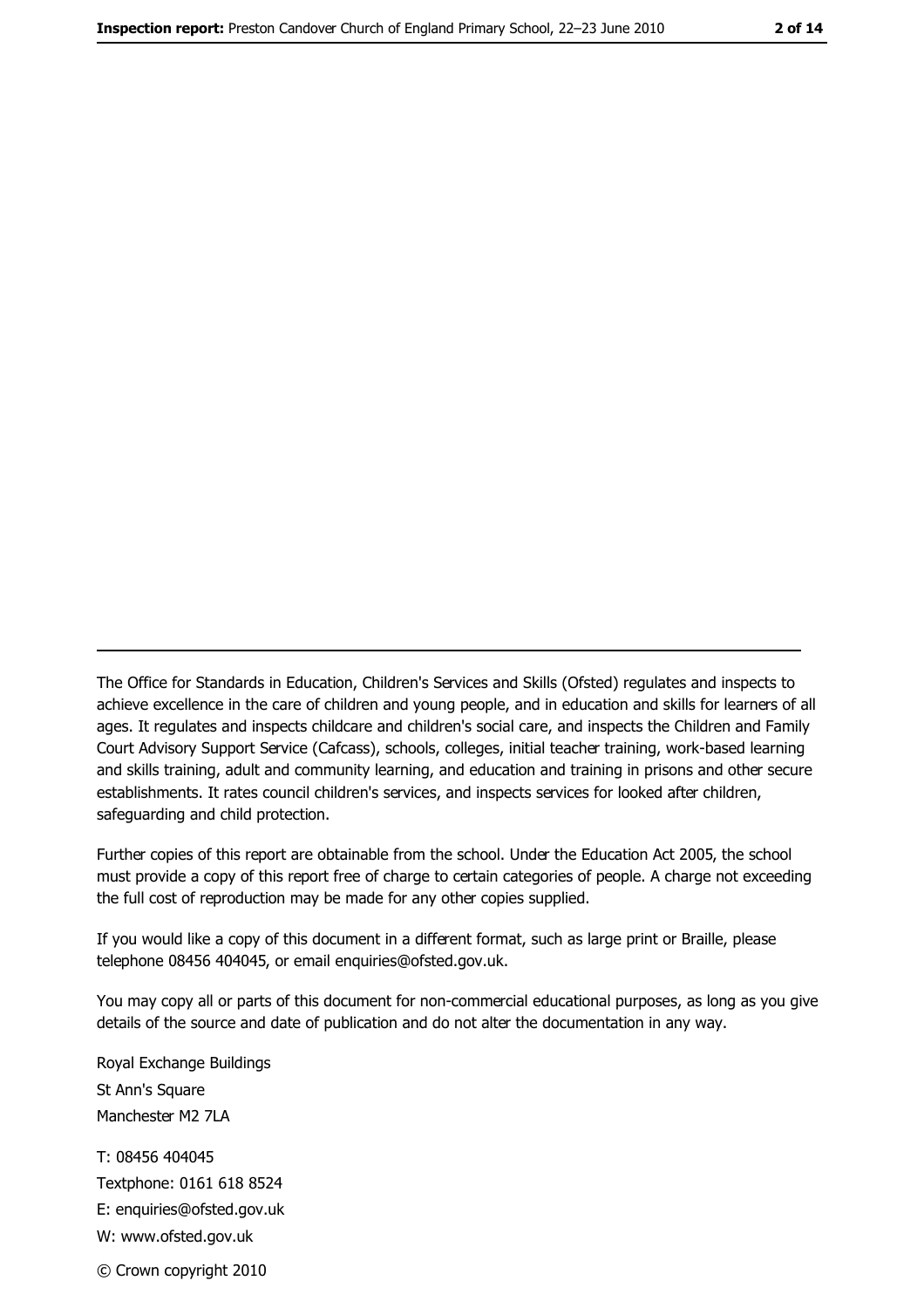## **Introduction**

This inspection was carried out by two additional inspectors. They observed 10 lessons taken by five teachers, and support sessions led by teaching assistants. Meetings were held with groups of pupils, governors and staff. The inspectors observed the school's work, and looked at curriculum plans, assessment records, minutes of meetings and 80 parental questionnaires. They also had informal discussions with parents.

The inspection team reviewed many aspects of the school's work. It looked in detail at the following:

- the gap in pupils' achievement between reading and writing at Key Stage 1  $\blacksquare$
- the differences in achievement between boys and girls at Key Stage 2  $\blacksquare$
- the effectiveness of the school's plans to modify the curriculum in order to improve  $\blacksquare$ pupils' writing skills in Key Stage 1 and to build pupils' confidence in problem solving in Key Stage 2.

## **Information about the school**

The school serves a rural community and is smaller than average. Almost all pupils are of White British heritage. No pupils are at an early stage of learning English. Around a quarter of the pupils have special educational needs and/or disabilities, which is above average. Most of these pupils have learning difficulties or speech, language and communication problems. A very small minority has behavioural and emotional difficulties. Children in the Early Years Foundation Stage are taught in a mixed Reception/Year 1 class. The four other classes also include pupils from two age groups. The school has gained enhanced Healthy School status, the Arts Mark, the Intermediate Award for International Development, and Fair Trade status. A privately managed pre-school operates on the same site.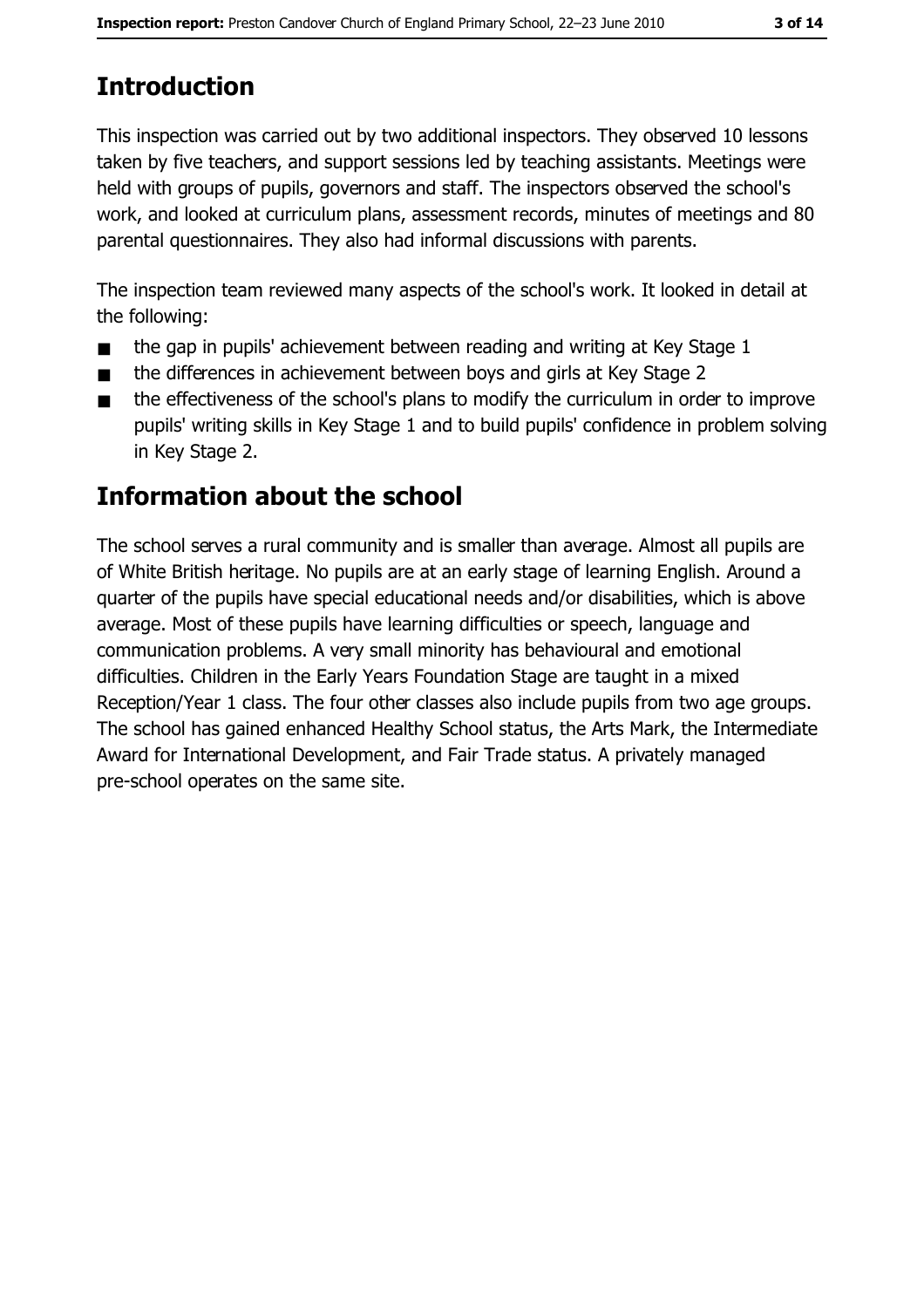# **Inspection judgements**

## Overall effectiveness: how good is the school?

## The school's capacity for sustained improvement

## **Main findings**

The school provides an outstanding quality of education. Pupils thoroughly enjoy learning because the excellent curriculum takes full account of their interests and suggestions, and teachers ensure that lessons are challenging with a strong element of fun. Pupils develop a remarkable level of maturity and independence, taking the initiative and managing projects such as the recent 'Fair Trade fortnight'. They make good progress through the school and reach above average standards. Pupils have very secure basic skills, including high levels of competence in using modern technology. The combination of these factors means they are extremely well prepared for their future education and beyond.

Pupils' behaviour in lessons and around the school is exemplary. They have a strong sense of justice and fairness, underpinned by a very good understanding of cultural diversity within the United Kingdom and beyond. They are sensitive to the needs of their classmates, for example those who find it difficult to mix with others. The thoughtfulness shown by pupils is promoted, nurtured and modelled by the school's excellent care, guidance and support. Every pupil is known by all adults. A watchful eye is kept on their personal and academic development and pupils are safe in the knowledge that they are cared for extremely well. Parents hold the school in high regard. Their comments included, 'A happy and caring community,' and, 'The very caring staff are very good at communicating with parents.'

Those pupils with special educational needs and/or disabilities benefit from very effective support. Teaching assistants play a strong role, helping them during lessons and by teaching individual and small groups outside the classroom. Teachers keep support staff well briefed so that they provide very good guidance for pupils as they are working. Sometimes, however, teachers do not fully capitalise on the expertise of the support staff during the introductions to lessons or when summing up at the end. This limits the opportunities for individual pupils to contribute ideas or comment on what they have learned.

The school evaluates itself very well, quickly and clearly prioritising areas for improvement. As a result, areas identified at the last inspection and additional priorities, such as tackling occasional dips in performance of individual year groups, have been successfully addressed. The high quality engagement with a range of external partners contributes significantly to the school's effectiveness, securing excellent value for money. All of these successes indicate the school's outstanding capacity to improve further.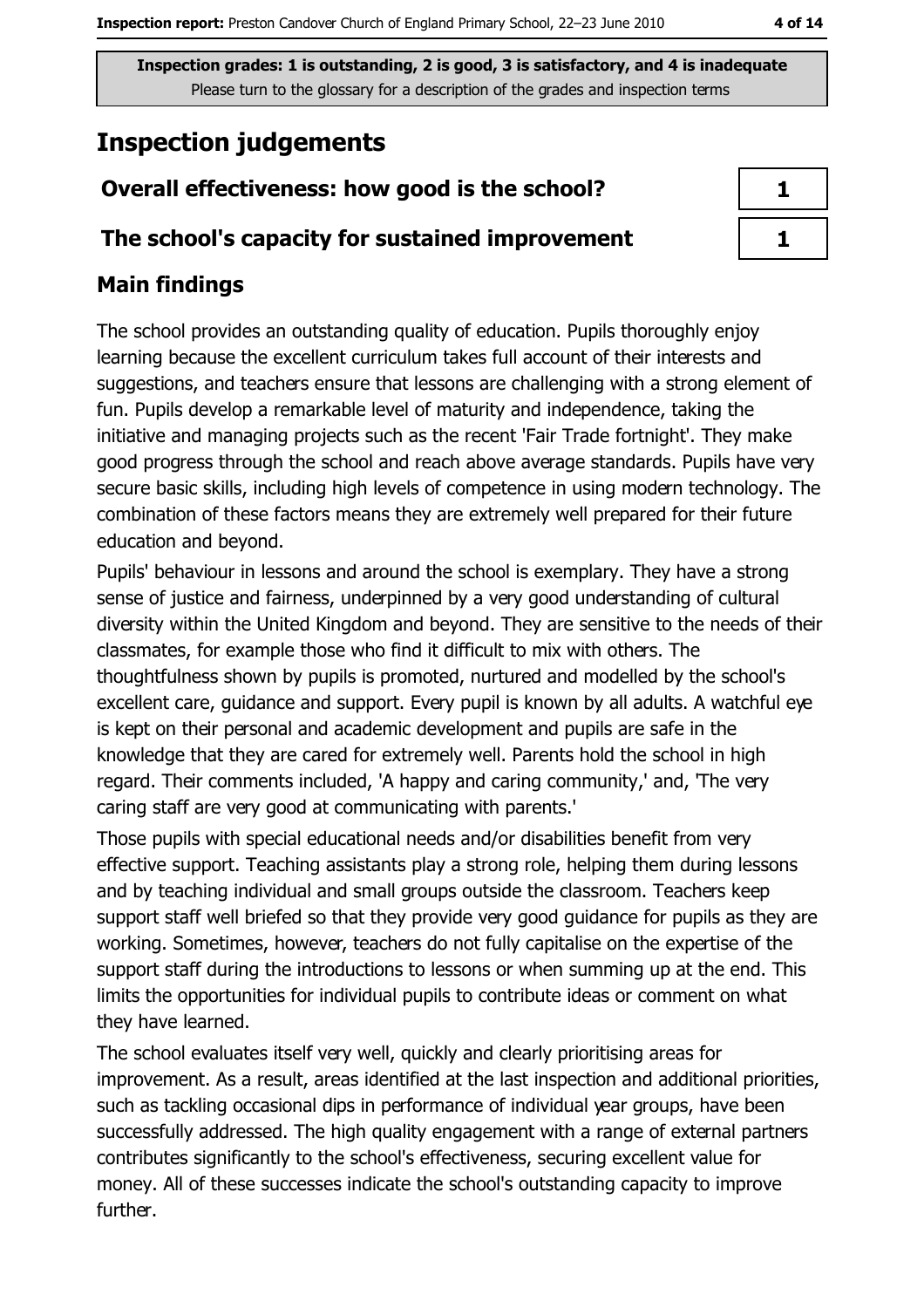#### What does the school need to do to improve further?

- Provide further opportunities for pupils to contribute their ideas and reflect on their  $\blacksquare$ learning by:
	- deploving the highly skilled support staff as effectively as possible in introducing new work and reviewing outcomes at the end of lessons
	- sharing the good practice evident in most lessons in displaying prompts for learning and providing further structure for less confident pupils when they are tackling written tasks.

#### **Outcomes for individuals and groups of pupils**

Although the small numbers in each year group lead to fluctuations, the overall picture is that pupils make good progress and reach above average standards, and this was fully supported by observations of work in lessons and pupils' books during the inspection. Admirable relationships and excellent behaviour create an environment in which pupils are very well motivated to learn. A strong emphasis on writing in Years 1 and 2 has resulted in pupils' skills in writing more closely matching those in reading. Writing as a caterpillar, after being encouraged to use adjectives, one pupil wrote, 'I like eating nice, crunchy, juicy leaves.' At Key Stage 2, there is no significant difference in the achievement of boys and girls. Pupils' confidence in solving mathematical problems has increased significantly. This is because they have learned to instantly recall the basic number facts that they need. For example, when being introduced to algebraic expressions, pupils in Year 6 quickly solved equations such as  $7x = 56$  and  $x = ?81$ . Pupils who have learning difficulties or fall behind in their work are supported effectively and progress well. Those who find difficulty in communicating, because of their limited language skills and/or speech and pronunciation problems, make good progress due to skilful support.

Personal development is a real strength. Healthy Schools status is reflected in pupils' extremely good knowledge about the importance of keeping safe and healthy. Pupils appreciate the need to eat sensibly and to take regular exercise, and know all about how to deal with situations which concern them. Pupils' love of school is shown in their high level of attendance. They make a substantial contribution through a wide range of roles, such as school councillors, peer mediators and playtime leaders. Pupils engage at a variety of levels to take responsibility and lead projects, such as energy conservation and recycling. Pupils understand the ethos and principles that underpin their highly positive respect and consideration for others. This is evident not only through their daily interaction with other pupils and staff, but also through their strong commitment to supporting those less fortunate than themselves. The work the pupils engage in to link with other schools locally and internationally provides excellent opportunities to understand and celebrate many different cultures and beliefs.

 $\mathbf{1}$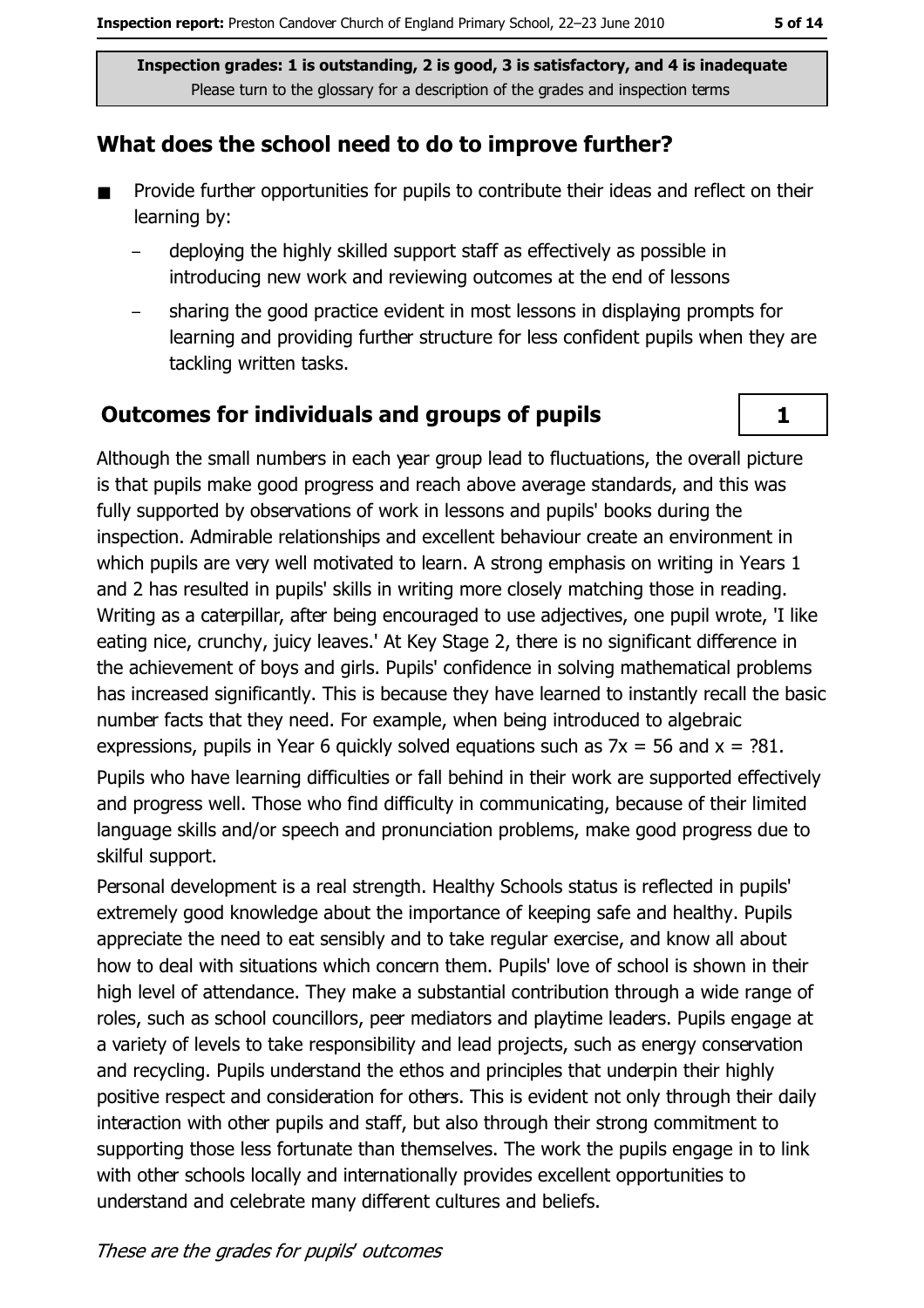| Pupils' achievement and the extent to which they enjoy their learning                                                     | $\mathbf{2}$   |  |
|---------------------------------------------------------------------------------------------------------------------------|----------------|--|
| Taking into account:<br>Pupils' attainment <sup>1</sup>                                                                   | 2              |  |
| The quality of pupils' learning and their progress                                                                        | $\overline{2}$ |  |
| The quality of learning for pupils with special educational needs and/or<br>disabilities and their progress               | $\overline{2}$ |  |
| The extent to which pupils feel safe                                                                                      |                |  |
| <b>Pupils' behaviour</b>                                                                                                  |                |  |
| The extent to which pupils adopt healthy lifestyles                                                                       |                |  |
| The extent to which pupils contribute to the school and wider community                                                   |                |  |
| The extent to which pupils develop workplace and other skills that will<br>contribute to their future economic well-being |                |  |
| Taking into account:<br>Pupils' attendance <sup>1</sup>                                                                   | 1              |  |
| The extent of pupils' spiritual, moral, social and cultural development                                                   | 1              |  |

#### How effective is the provision?

Pupils gain very useful insights into their own learning and, as they move through the school, increasingly see their learning as a partnership between themselves and their teachers. New topics are routinely introduced by asking pupils what they know and what they would like to find out, rather than being based on pre-determined content. Teachers provide ongoing feedback during lessons and include specific points for improvement in their marking. Pupils regularly review their own progress and that of their classmates, often using criteria they have helped to devise at the beginning of a topic. In most classrooms, prompts for improvement are displayed, to which pupils refer as they work. In some lessons, however, these hints are not so prominent. Teachers are generally very good at pitching work at a suitable level of challenge for different groups, although occasionally some pupils struggle to make a start as the tasks are not simplified or backed up with useful vocabulary or key questions.

The rich curriculum provides a wealth of opportunities to make learning fun and is well supported by a range of visits, visitors and clubs. Literacy, numeracy, and information and communication technology skills are used very effectively to support learning in other subjects. For example, pupils in the mixed Year 4 and 5 class demonstrated a very good grasp of persuasive language as they used their excellent computer skills to create advertisements for the felt animals they had made in design and technology. Good opportunities in art are recognised by the reward of the national Arts Mark. Residential

 $1$  The arades for attainment and attendance are: 1 is high; 2 is above average; 3 is broadly average; and 4 is low.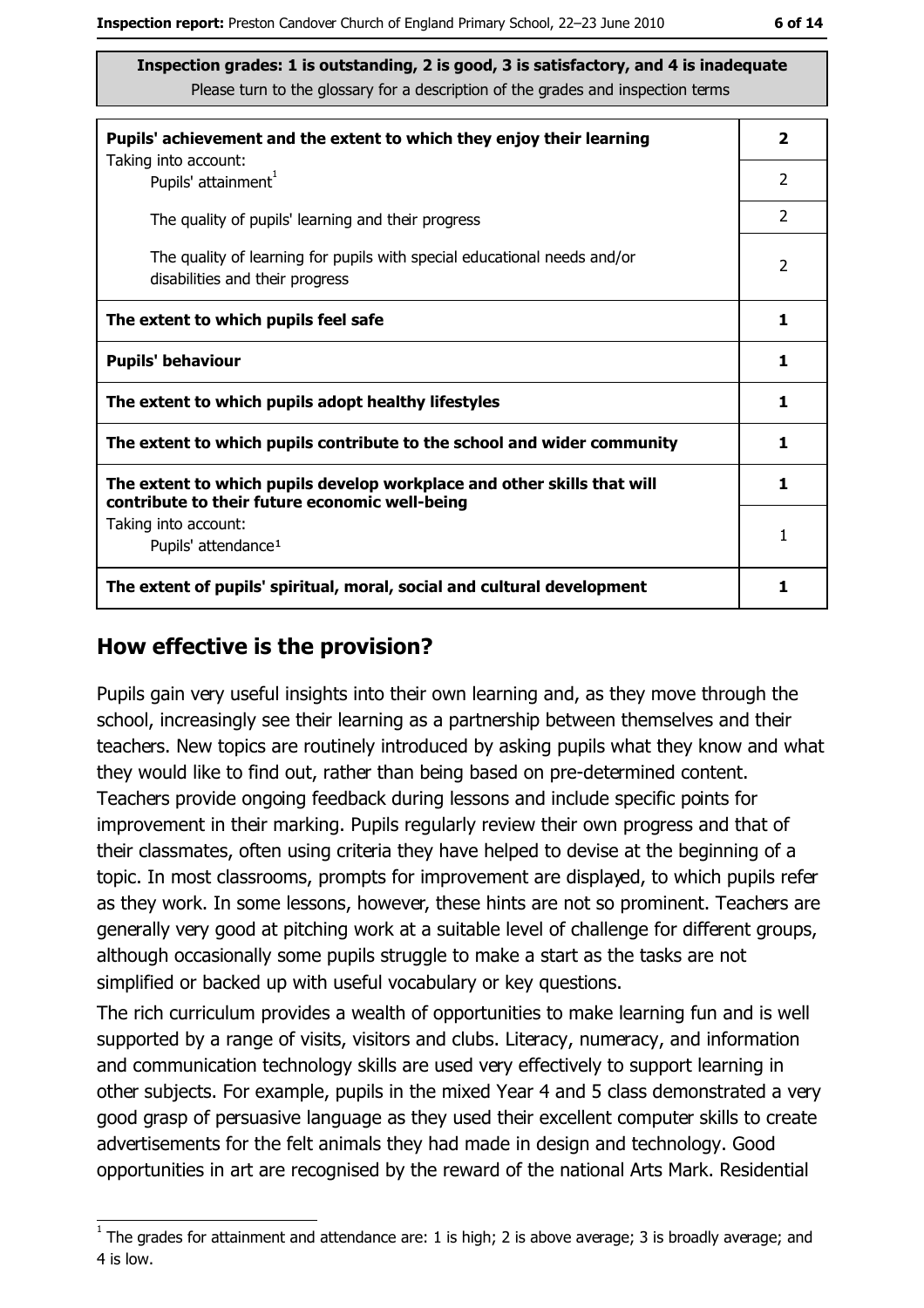visits provide pupils with memorable experiences. Alongside pupils from widely differing backgrounds they gain insights into cultural diversity and hone their interpersonal skills. Their work on fair trade and with schools overseas also enhances pupils' understanding of different cultures and beliefs, and this is acknowledged in the International Schools Award. The way teachers interpret the curriculum has a strong impact on pupils' spiritual development. This was exemplified as groups of pupils interpreted poems on the theme of declining environmental resources. Their moving performances reflected sincerely held views and had a powerful impact on everyone watching. Pupils' mutual respect for one another emerged through their feedback comments, including, 'I'm not being harsh or anything but perhaps you could learn the verse so you can make more eye contact with the audience.'

A highly inclusive ethos ensures that concerns are quickly highlighted and addressed with sensitive support. Pupils and families whose circumstances make them vulnerable receive excellent support. The sensitive quidance provided for the very few pupils experiencing emotional or behavioural difficulties enables them to sustain their concentration and move forward. Pupils with speech, language or communication difficulties are very well supported by excellent programmes, including those from external agencies. Arrangements for transition into and out of the school are excellent because of the well-established links with parents and with receiving schools.

| These are the grades for the quality of provision |  |
|---------------------------------------------------|--|
|                                                   |  |

| The quality of teaching                                                                                    |  |  |
|------------------------------------------------------------------------------------------------------------|--|--|
| Taking into account:<br>The use of assessment to support learning                                          |  |  |
| The extent to which the curriculum meets pupils' needs, including, where<br>relevant, through partnerships |  |  |
| The effectiveness of care, guidance and support                                                            |  |  |

#### How effective are leadership and management?

In this small school, all teachers willingly take on extra responsibilities. This means that everyone is focused on driving improvements. In addressing some emerging anomalies in pupils' performance in English and mathematics, for example, all staff pulled together under the highly effective leadership of the headteacher. The deputy headteacher and mathematics leader played a major part in devising strategies for improvement and in providing exemplary role models in their classroom teaching.

Governors are innovative in their approach. For example, they devised imaginative ways to generate local interest and secure extra funding for the current building extensions. They keep a sharp eye on assessment information and are quick to question any fluctuations or explore any emerging trends, reflecting the school's strong commitment to equal opportunities and determination to quickly spot and eradicate any discrepancy in the achievement of different groups. Governors keep themselves informed by visiting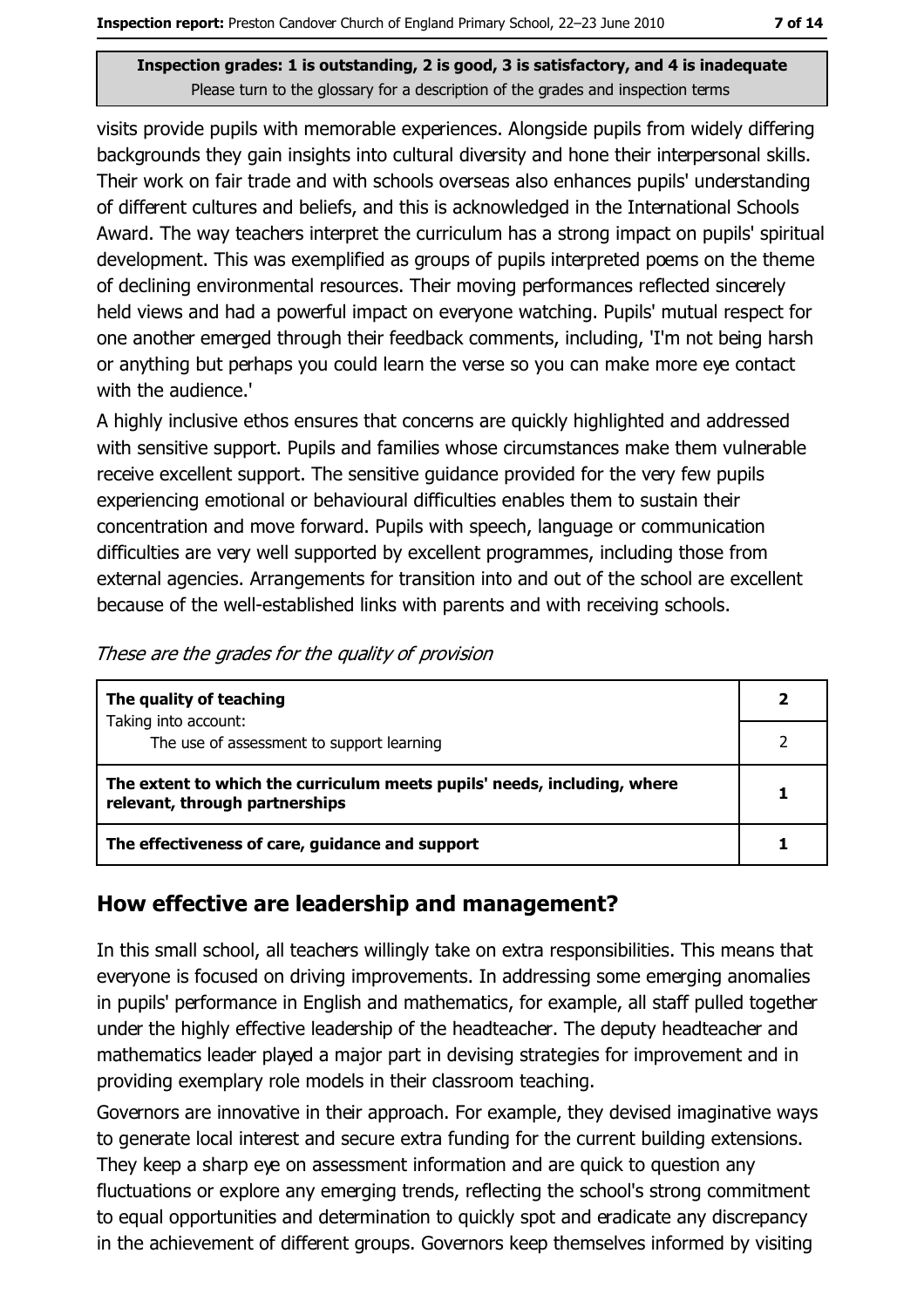regularly, consulting parents, and inviting staff members and school council representatives to their meetings. The governing body ensures that policies for the safeguarding of pupils are implemented effectively by regularly reviewing the compliance with regulations, undertaking risk assessments and ensuring that child protection policies are implemented.

A drive to overcome the potential constraints of the school's isolated rural location in promoting community cohesion has been very successful. Recently, every class made a contribution to 'global awareness week'. Reception children traced their journey to school. Older pupils used a world map to illustrate the wide range of family and friendship links and write comments, including, 'I chose Ireland because I was born in Cork near the sea,' and, 'I chose Egypt because it's a beautiful country.' Pupils in Years 5 and 6 made a display of the symbols used in different religions. Such activities, together with introductions to French and Spanish, and direct links with schools serving diverse communities in the United Kingdom and abroad, very successfully promote an understanding and appreciation of diversity.

|  |  | These are the grades for leadership and management |
|--|--|----------------------------------------------------|
|  |  |                                                    |

| The effectiveness of leadership and management in embedding ambition and<br>driving improvement                                                                     |                          |
|---------------------------------------------------------------------------------------------------------------------------------------------------------------------|--------------------------|
| Taking into account:<br>The leadership and management of teaching and learning                                                                                      |                          |
| The effectiveness of the governing body in challenging and supporting the<br>school so that weaknesses are tackled decisively and statutory responsibilities<br>met |                          |
| The effectiveness of the school's engagement with parents and carers                                                                                                | $\mathbf{2}$             |
| The effectiveness of partnerships in promoting learning and well-being                                                                                              | 1                        |
| The effectiveness with which the school promotes equality of opportunity and<br>tackles discrimination                                                              | $\overline{\phantom{a}}$ |
| The effectiveness of safeguarding procedures                                                                                                                        | $\mathbf{2}$             |
| The effectiveness with which the school promotes community cohesion                                                                                                 | 1                        |
| The effectiveness with which the school deploys resources to achieve<br>value for money                                                                             |                          |

#### **Early Years Foundation Stage**

Children join the school with skills and understanding that are broadly at the levels expected for their age. They settle quickly and enjoy learning in the warm and welcoming environment. The provision is managed well. The teaching team ensures learning and development are promoted well. They plan a good balance of adult-led and child-initiated activities to develop self-confidence and independence. As a result of good teaching and an interesting curriculum, children make good progress. They make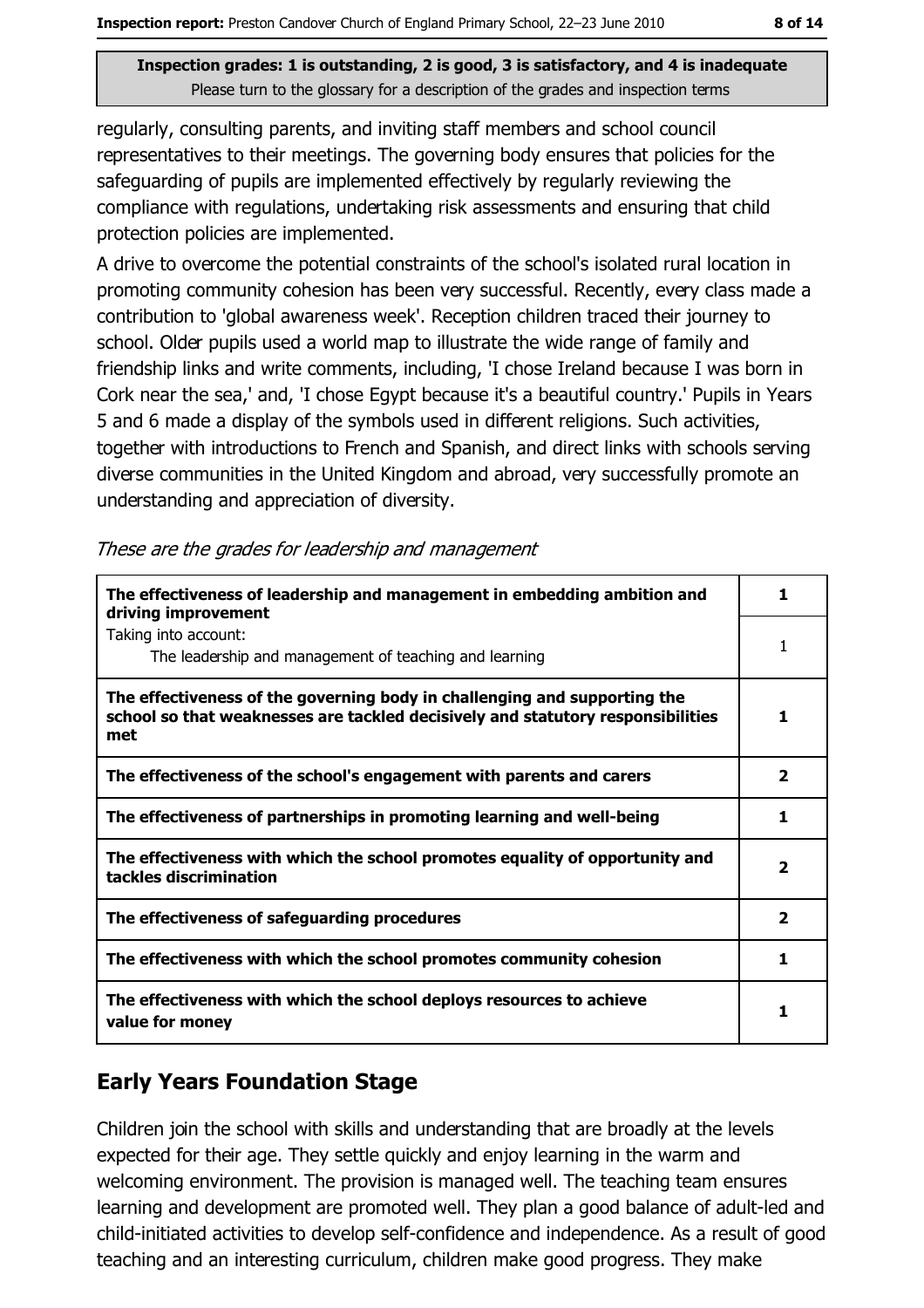particularly good headway in developing social and language skills. When discussing their model castles, for example, children cooperated well. They conversed easily using well-constructed sentences such as, 'I think we need a drawbridge', 'This could be our dragon' and, 'Don't forget the moat!' They showed a good understanding of symmetry as they used wooden blocks, junk materials and sand in their constructions. The children are very polite and courteous and respond well to high expectations. They make the most of all activities, which excite and fascinate them throughout the school day.

All staff contribute to the regular recording of children's progress across all areas of learning. They engage children in conversations and eavesdrop on their discussions, noting their comments and frequently take photographs to record significant events in children's learning. This information is used to track progress through the year and monitor outcomes. The assessments made at the end of Reception indicate that children's attainment is broadly typical for their age. This does not entirely reflect the good levels of personal development, language and numeracy evident during the inspection, suggesting some underestimation of children's attainment.

|  | These are the grades for the Early Years Foundation Stage |  |
|--|-----------------------------------------------------------|--|
|  |                                                           |  |

| <b>Overall effectiveness of the Early Years Foundation Stage</b>                      | 2 |
|---------------------------------------------------------------------------------------|---|
| Taking into account:<br>Outcomes for children in the Early Years Foundation Stage     |   |
| The quality of provision in the Early Years Foundation Stage                          |   |
| The effectiveness of leadership and management of the Early Years<br>Foundation Stage |   |

#### **Views of parents and carers**

The overwhelming majority of parents and carers are positive about the school. Within these positive views, a few raised individual concerns about their child's progress, the information they receive, and the quality of leadership and management. The inspection found that the vast majority of pupils make good progress. It also found that the school provides a good range of information and opportunities for parents to discuss their children's progress, and plans to reiterate these on the website and in the regular newsletters and emails. However, it acknowledges that parents would benefit from more guidance about help with reading and writing. The inspection found no evidence to substantiate the concerns about leadership and management, and in fact inspectors judged that the effectiveness of the school owes much to the dedicated and successful leadership of the senior management team and governing body.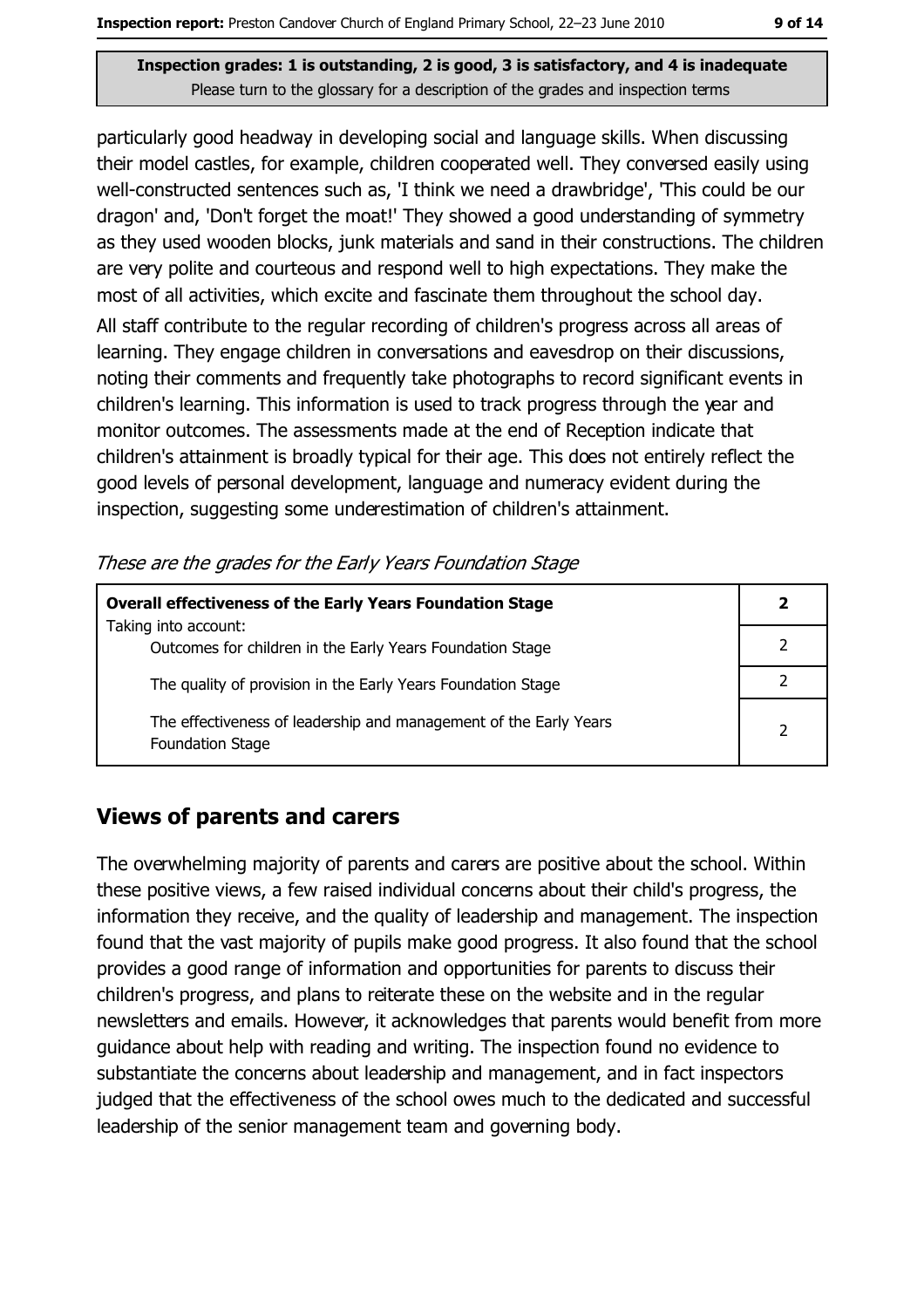#### Responses from parents and carers to Ofsted's questionnaire

Ofsted invited all the registered parents and carers of pupils registered at Preston Candover CE Primary School to complete a questionnaire about their views of the school. In the questionnaire, parents and carers were asked to record how strongly they agreed with 13 statements about the school. The inspection team received 80 completed questionnaires by the end of the on-site inspection. In total, there are 145 pupils registered at the school.

| <b>Statements</b>                                                                                                                                                                                                                                       | <b>Strongly</b><br><b>Agree</b> |               |              | <b>Agree</b>  | <b>Disagree</b> |               | <b>Strongly</b><br>disagree |                |
|---------------------------------------------------------------------------------------------------------------------------------------------------------------------------------------------------------------------------------------------------------|---------------------------------|---------------|--------------|---------------|-----------------|---------------|-----------------------------|----------------|
|                                                                                                                                                                                                                                                         | <b>Total</b>                    | $\frac{0}{0}$ | <b>Total</b> | $\frac{0}{0}$ | <b>Total</b>    | $\frac{0}{0}$ | <b>Total</b>                | $\frac{0}{0}$  |
| My child enjoys school                                                                                                                                                                                                                                  | 37                              | 46            | 39           | 49            | 1               | $\mathbf{1}$  | 0                           | 0              |
| The school keeps my child<br>safe                                                                                                                                                                                                                       | 49                              | 61            | 31           | 39            | $\mathbf 0$     | 0             | $\mathbf{0}$                | 0              |
| The school informs me<br>about my child's progress                                                                                                                                                                                                      | 23                              | 29            | 42           | 53            | 11              | 14            | $\mathbf{1}$                | $\mathbf{1}$   |
| My child is making enough<br>progress at this school                                                                                                                                                                                                    | 25                              | 31            | 41           | 51            | $\overline{7}$  | 9             | $\overline{2}$              | 3              |
| The teaching is good at this<br>school                                                                                                                                                                                                                  | 31                              | 39            | 47           | 59            | $\mathbf{1}$    | 1             | 0                           | 0              |
| The school helps me to<br>support my child's learning                                                                                                                                                                                                   | 28                              | 35            | 39           | 49            | 8               | 10            | 1                           | $\mathbf{1}$   |
| The school helps my child to<br>have a healthy lifestyle                                                                                                                                                                                                | 36                              | 45            | 42           | 53            | $\mathbf{1}$    | $\mathbf{1}$  | 0                           | $\mathbf 0$    |
| The school makes sure that<br>my child is well prepared for<br>the future (for example<br>changing year group,<br>changing school, and for<br>children who are finishing<br>school, entering further or<br>higher education, or<br>entering employment) | 34                              | 43            | 33           | 41            | 3               | 4             | 0                           | 0              |
| The school meets my child's<br>particular needs                                                                                                                                                                                                         | 33                              | 41            | 38           | 48            | 3               | 4             | 2                           | $\overline{2}$ |
| The school deals effectively<br>with unacceptable behaviour                                                                                                                                                                                             | 31                              | 39            | 42           | 53            | 6               | 8             | 0                           | 0              |
| The school takes account of<br>my suggestions and<br>concerns                                                                                                                                                                                           | 22                              | 28            | 49           | 61            | 4               | 5             | 4                           | 5              |
| The school is led and<br>managed effectively                                                                                                                                                                                                            | 30                              | 38            | 40           | 50            | 10              | 13            | 0                           | 0              |
| Overall, I am happy with my<br>child's experience at this<br>school                                                                                                                                                                                     | 38                              | 48            | 40           | 50            | $\pmb{0}$       | 0             | 0                           | 0              |

The table above summarises the responses that parents and carers made to each statement. The percentages indicate the proportion of parents and carers giving that response out of the total number of completed questionnaires. Where one or more parents and carers chose not to answer a particular question, the percentages will not add up to 100%.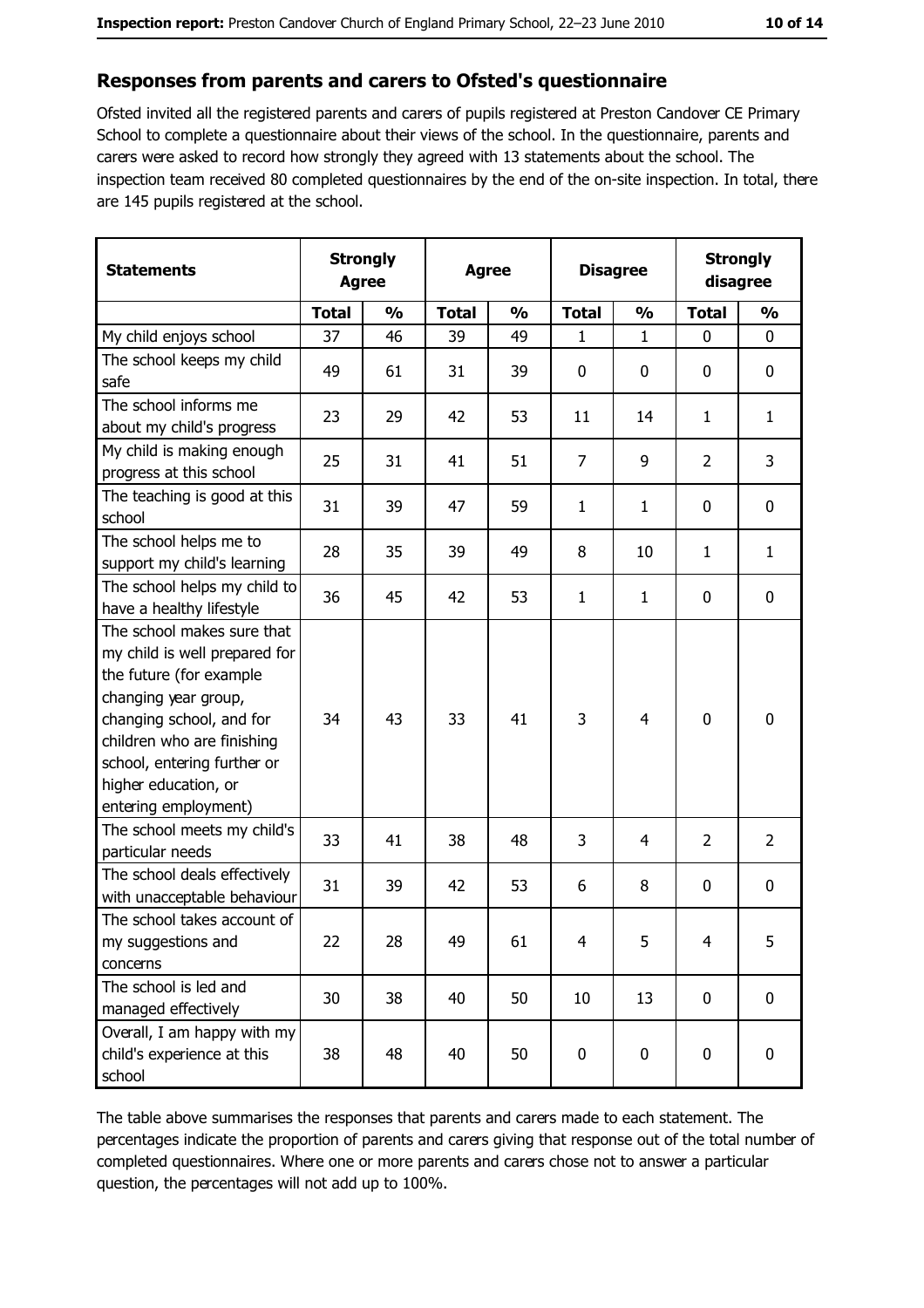## **Glossary**

| <b>Grade</b> | <b>Judgement</b> | <b>Description</b>                                                                                                                                                                                                               |
|--------------|------------------|----------------------------------------------------------------------------------------------------------------------------------------------------------------------------------------------------------------------------------|
| Grade 1      | Outstanding      | These features are highly effective. An oustanding<br>school provides exceptionally well for its pupils' needs.                                                                                                                  |
| Grade 2      | Good             | These are very positive features of a school. A school<br>that is good is serving its pupils well.                                                                                                                               |
| Grade 3      | Satisfactory     | These features are of reasonable quality. A satisfactory<br>school is providing adequately for its pupils.                                                                                                                       |
| Grade 4      | Inadequate       | These features are not of an acceptable standard. An<br>inadequate school needs to make significant<br>improvement in order to meet the needs of its pupils.<br>Ofsted inspectors will make further visits until it<br>improves. |

### What inspection judgements mean

#### **Overall effectiveness of schools**

|                       | Overall effectiveness judgement (percentage of<br>schools) |      |                     |                   |  |  |
|-----------------------|------------------------------------------------------------|------|---------------------|-------------------|--|--|
| <b>Type of school</b> | <b>Outstanding</b>                                         | Good | <b>Satisfactory</b> | <b>Inadequate</b> |  |  |
| Nursery schools       | 51                                                         | 45   | 0                   | 4                 |  |  |
| Primary schools       | 6                                                          | 41   | 42                  | 10                |  |  |
| Secondary schools     | 8                                                          | 34   | 44                  | 14                |  |  |
| Sixth forms           | 10                                                         | 37   | 50                  | 3                 |  |  |
| Special schools       | 32                                                         | 38   | 25                  | 5                 |  |  |
| Pupil referral units  | 12                                                         | 43   | 31                  | 14                |  |  |
| All schools           | 9                                                          | 40   | 40                  | 10                |  |  |

New school inspection arrangements were introduced on 1 September 2009. This means that inspectors now make some additional judgements that were not made previously.

The data in the table above is for the period 1 September to 31 December 2009 and is the most recently published data available (see www.ofsted.gov.uk). Please note that the sample of schools inspected during the autumn term 2009 was not representative of all schools nationally, as weaker schools are inspected more frequently than good or outstanding schools.

Percentages are rounded and do not always add exactly to 100. Secondary school figures include those that have sixth forms, and sixth form figures include only the data specifically for sixth form inspection judgements.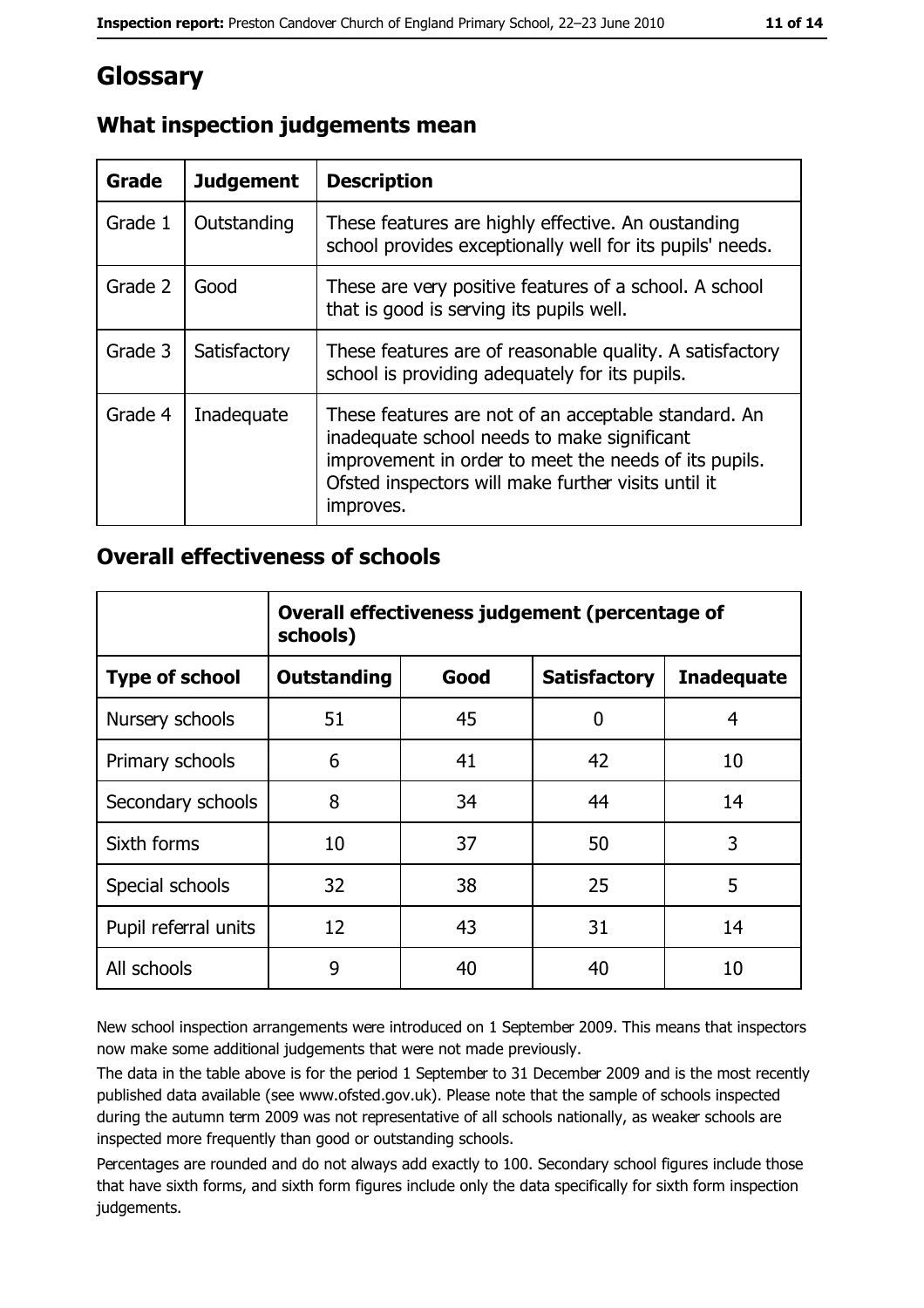## **Common terminology used by inspectors**

| Achievement:                  | the progress and success of a pupil in<br>their learning, development or training.                                                                                                                                                                                                                           |  |  |
|-------------------------------|--------------------------------------------------------------------------------------------------------------------------------------------------------------------------------------------------------------------------------------------------------------------------------------------------------------|--|--|
| Attainment:                   | the standard of the pupils' work shown by<br>test and examination results and in<br>lessons.                                                                                                                                                                                                                 |  |  |
| Capacity to improve:          | the proven ability of the school to<br>continue improving. Inspectors base this<br>judgement on what the school has<br>accomplished so far and on the quality of<br>its systems to maintain improvement.                                                                                                     |  |  |
| Leadership and management:    | the contribution of all the staff with<br>responsibilities, not just the headteacher,<br>to identifying priorities, directing and<br>motivating staff and running the school.                                                                                                                                |  |  |
| Learning:                     | how well pupils acquire knowledge,<br>develop their understanding, learn and<br>practise skills and are developing their<br>competence as learners.                                                                                                                                                          |  |  |
| <b>Overall effectiveness:</b> | inspectors form a judgement on a school's<br>overall effectiveness based on the findings<br>from their inspection of the school. The<br>following judgements, in particular,<br>influence what the overall effectiveness<br>judgement will be.                                                               |  |  |
|                               | The school's capacity for sustained<br>improvement.<br>Outcomes for individuals and groups<br>of pupils.<br>The quality of teaching.<br>The extent to which the curriculum<br>meets pupil's needs, including where<br>relevant, through partnerships.<br>The effectiveness of care, guidance<br>and support. |  |  |
| Progress:                     | the rate at which pupils are learning in<br>lessons and over longer periods of time. It<br>is often measured by comparing the<br>pupils' attainment at the end of a key<br>stage with their attainment when they<br>started.                                                                                 |  |  |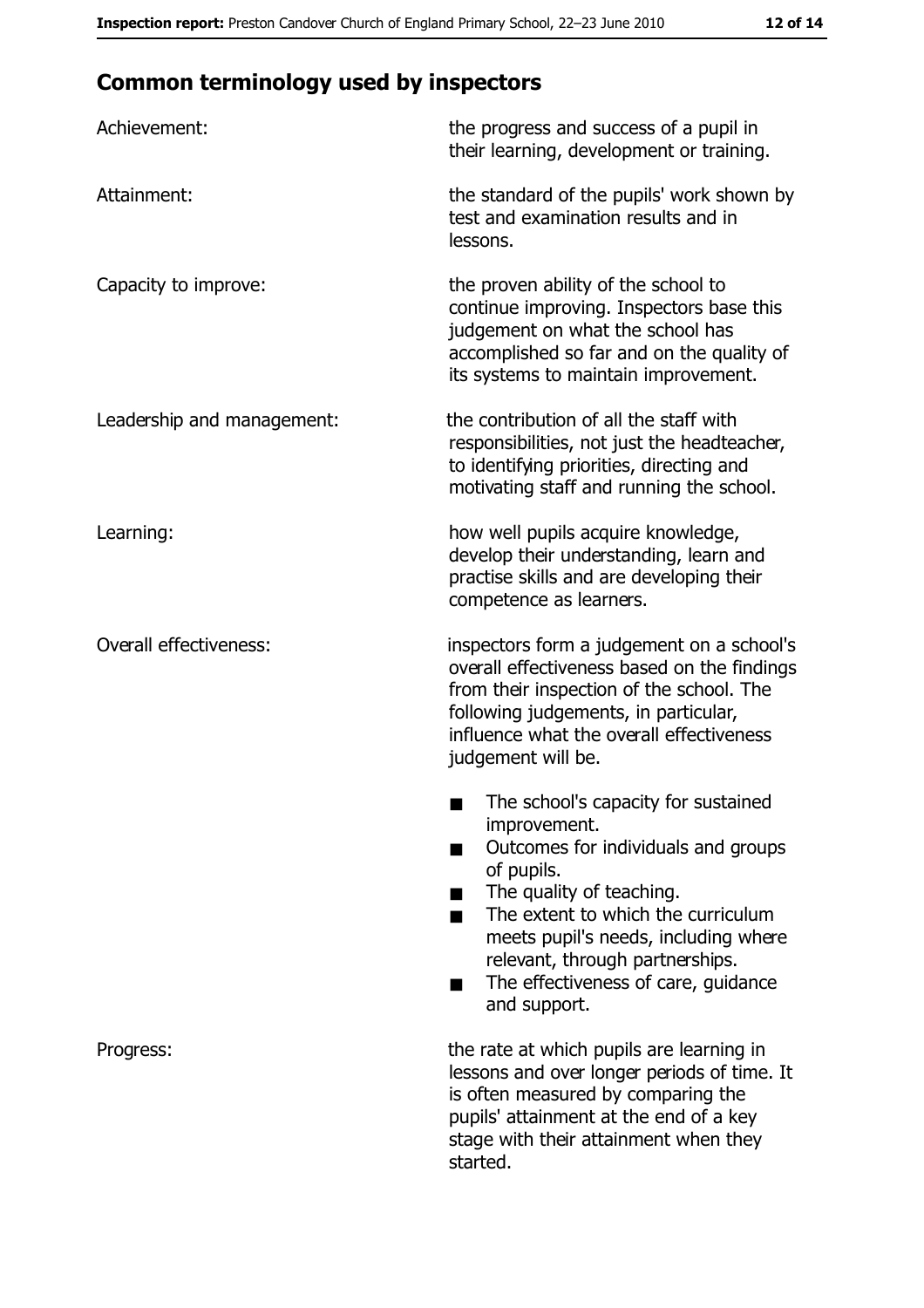This letter is provided for the school, parents and carers to share with their children. It describes Ofsted's main findings from the inspection of their school.



24 June 2010

**Dear Pupils** 

Inspection of Preston Candover CE Primary School, Basingstoke RG25 2EE

Thank you for making us so welcome during our recent visit. You were very helpful and keen to let us know what makes Preston Candover CE Primary tick. You go to an outstanding school where each one of you is cared for extremely well. You rise to the challenges given, and make good progress throughout the school.

Your behaviour is outstanding and we were impressed by the way adults and children get on together. You are polite and helpful and show a great deal of respect for one another and the adults who work with you. Your school is a happy place in which to learn and you are growing up to be confident and responsible young people. We saw how teachers follow up your ideas and make lessons interesting and fun. Lessons in PSHE, PE and science help you gain a good understanding of the importance of eating healthily, keeping fit, and knowing how to stay safe. The number of children taking part in after-school clubs shows how much you take exercise seriously. Congratulations on achieving Healthy Schools status. Well done also to the school council, the peer mediators and play leaders for the way they help out.

In order to help the school become even better, we have suggested that your very good classroom assistants could take small groups at the beginning and end of lessons so that more of you get a chance to ask questions and share what you have done.

One of the main reasons why your school has continued to improve since it was last inspected is that all the adults work well together. We are confident that with the positive attitudes you have to your work, you will try your hardest to help the school go from strength to strength.

We wish you well for the future.

Yours sincerely

Rob Crompton

Lead inspector